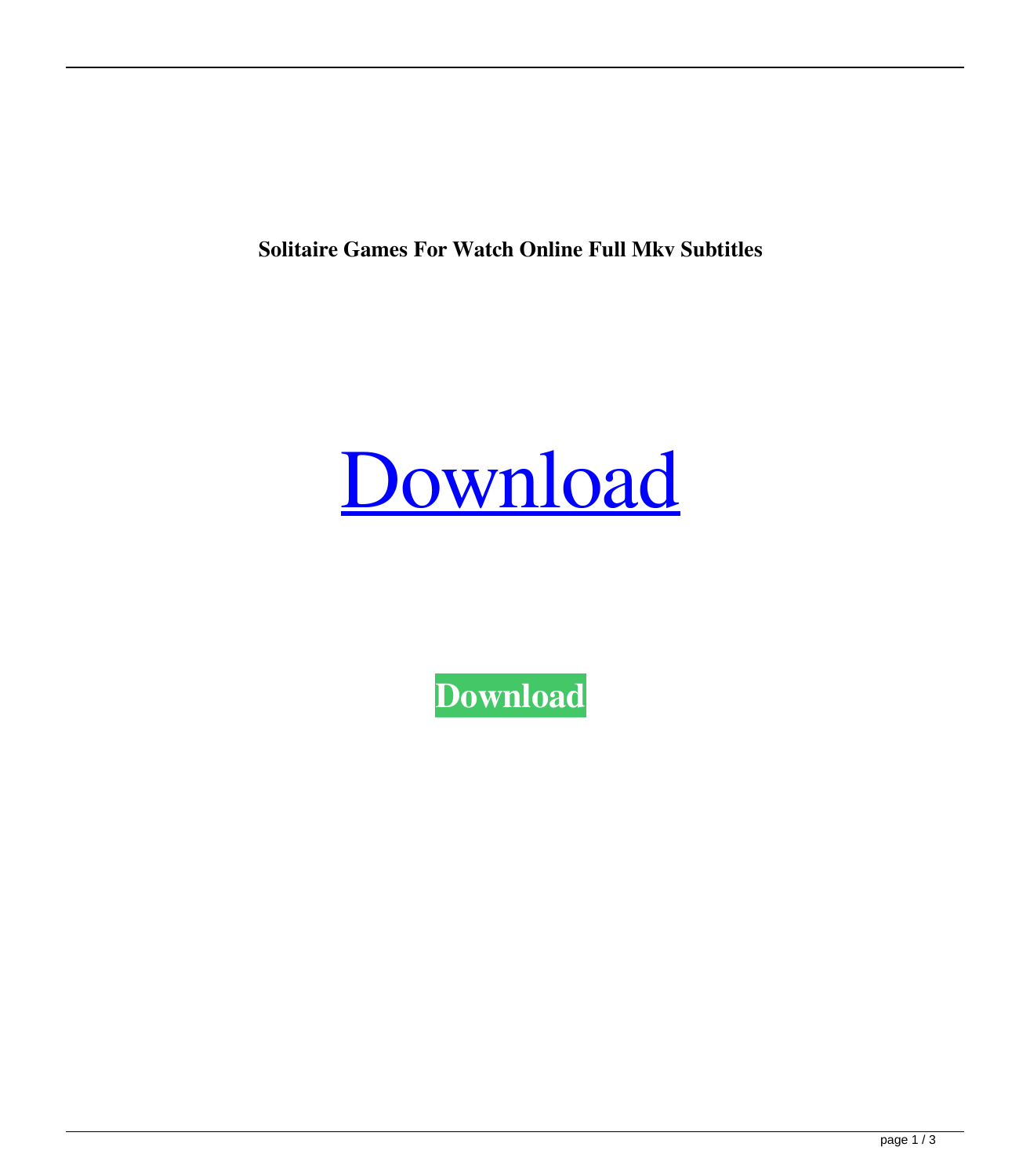Jan 15, 2019 Free Solitaire is a free version of Spider Solitaire game. In the same way as Spider Solitaire, Free Solitaire is played with a set of cards that represents a deck of cards. Download Solitaire for Windows 10 for free, as it is one of the most popular versions of solitaire games. Download our Solitaire game, you will experience quality gameplay and fast downloading. This is an arcade game, and the goal of the game is to arrange all the cards on the table. Jun 23, 2016 Download Google Chrome Solitaire game for Windows. Play solitaire on your browser using your favorite browser games. The Google Chrome Solitaire game offers three challenging versions of the classic solitaire card game. Play the fastest version: Classic solitaire, with a modern atmosphere. Try the fast version of Spider Solitaire, and experience it without any annoying ads. Free Solitaire Games for Windows in our website! See also Chinese card game List of solitaires Spider solitaire External links Spider Solitaire game Category:Card game video games Category:Windows games1. Field of the Invention The present invention relates to a high-pressure gaseous discharge lamp, more particularly to a structure for sealing an electrode tube and a phosphor material of the lamp. 2. Description of the Related Art High-pressure gaseous discharge lamps are widely used for signal lamps, spotlight lamps, and the like, because they are capable of high luminance with compact size. Recently, a high-pressure gaseous discharge lamp using a luminescent material capable of emitting blue light is also widely used for a display device, a lighting device, and the like, due to its wide view angle. Such a high-pressure gaseous discharge lamp has a quartz glass electrode tube, and a phosphor layer formed on the inner surface of the electrode tube. The electrode tube has a hollow cylindrical shape, and an electric conductor such as a tungsten (W) wire is provided at the center of the inside of the electrode tube. The phosphor layer includes a mixture of a phosphor material and a binder. The phosphor layer is formed by a method in which the phosphor material and the binder are first mixed in an organic solvent, and then the mixture is applied to the inside of the electrode tube. When the electrode tube is manufactured by the above method, the tungsten wire is placed in the electrode tube, and the electrode